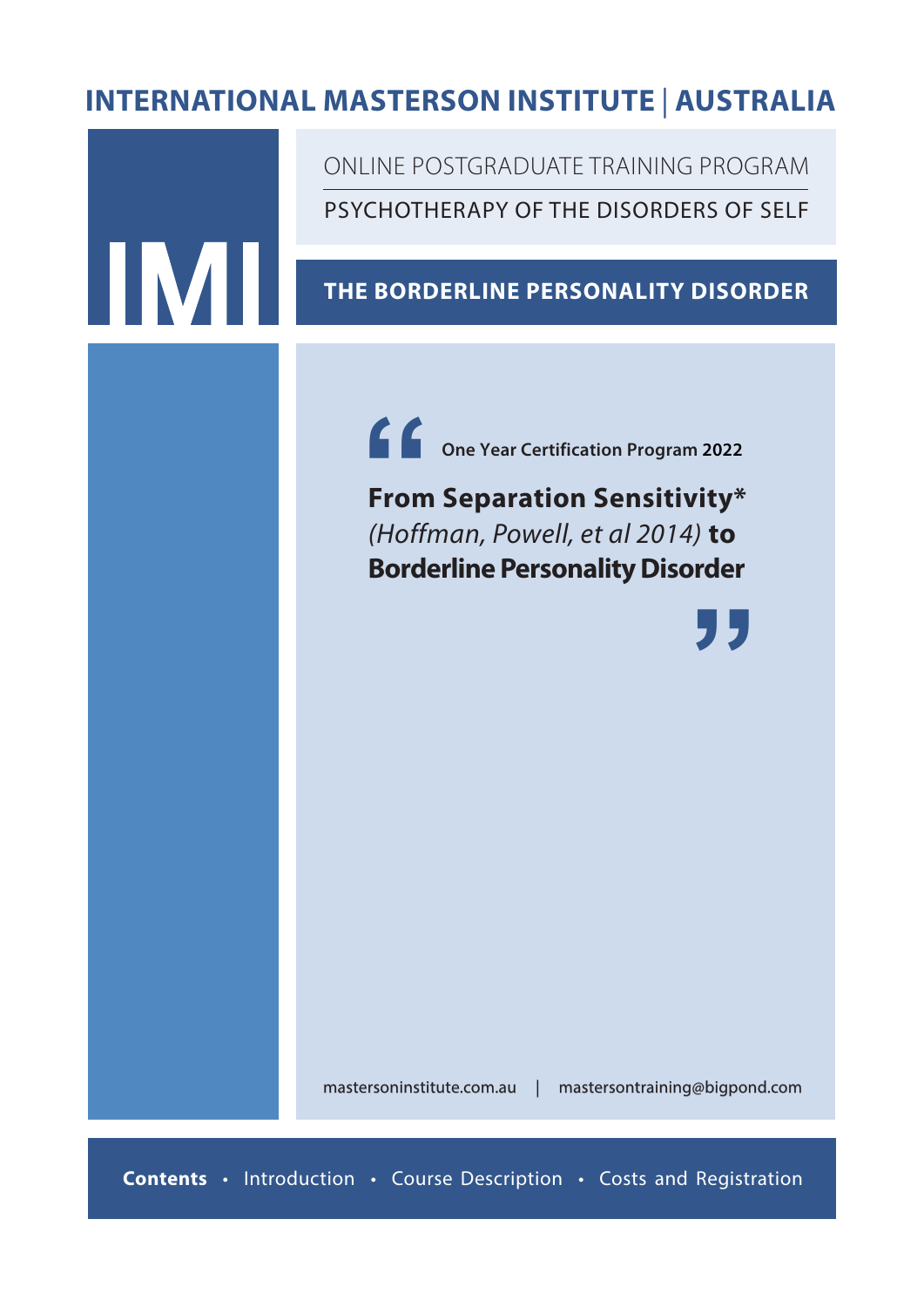

### **INTRODUCTION**

DSM III, IV and V approach the diagnosis of borderline personality disorder through a description of patient symptoms and behaviour. This approach has certain strengths but one of the major limitations is the lack of a developmental perspective regarding the origins of this disorder.

We are indebted to the pioneering body of work developed by the late James Masterson MD, and Ralph Klein, MD, which revealed how individuals who suffer from borderline personality disorder struggle to experience a sense of self that feels real and whole. Their behaviours and symptoms arise from the attempt to regulate an unconscious developmental depression – an "abandonment depression". This nonconscious depression arises from the developmental pathway of a young person who experienced insecure attachment in those early vital years of growth. Masterson, who was Emeritus Professor of Psychiatry at the Joan and Sanford Weill Medical School at Cornell University prior to his death in 2011, began his career through empirical research into acting out behaviours in adolescents with BPD. His research demonstrated conclusively the link between defence and the nonconscious depression and how the young person's 'real self' emerges as the acting out behaviours are contained and the effects of the underlying depression worked through. He went on to become Founder of the American Society for Adolescent Psychiatry.

We are also indebted to the work of Kent Hoffman, Bert Powell and Glen Cooper, who pioneered the term "core sensitivities". Drawn from their training with the Masterson Institute, the concept of "separation sensitive" illuminates how many individuals, whose attachment profile is less than ideal, can function quite well yet still struggle with an underlying sense of worthwhileness. Their work, through the Circle of Security, has brought immense understanding to many clinicians and parents regarding the crucial importance of the parental support of the child's 'real 'self and how this plays out across the lifespan.

Our faculty, many of whom trained with the late Professor Masterson and Klein, have integrated seminal insights drawn from Attachment and Self-theory, Object Relations theory and neurobiology, to provide a comprehensive clinical grounding in how to work with a borderline personality disorder.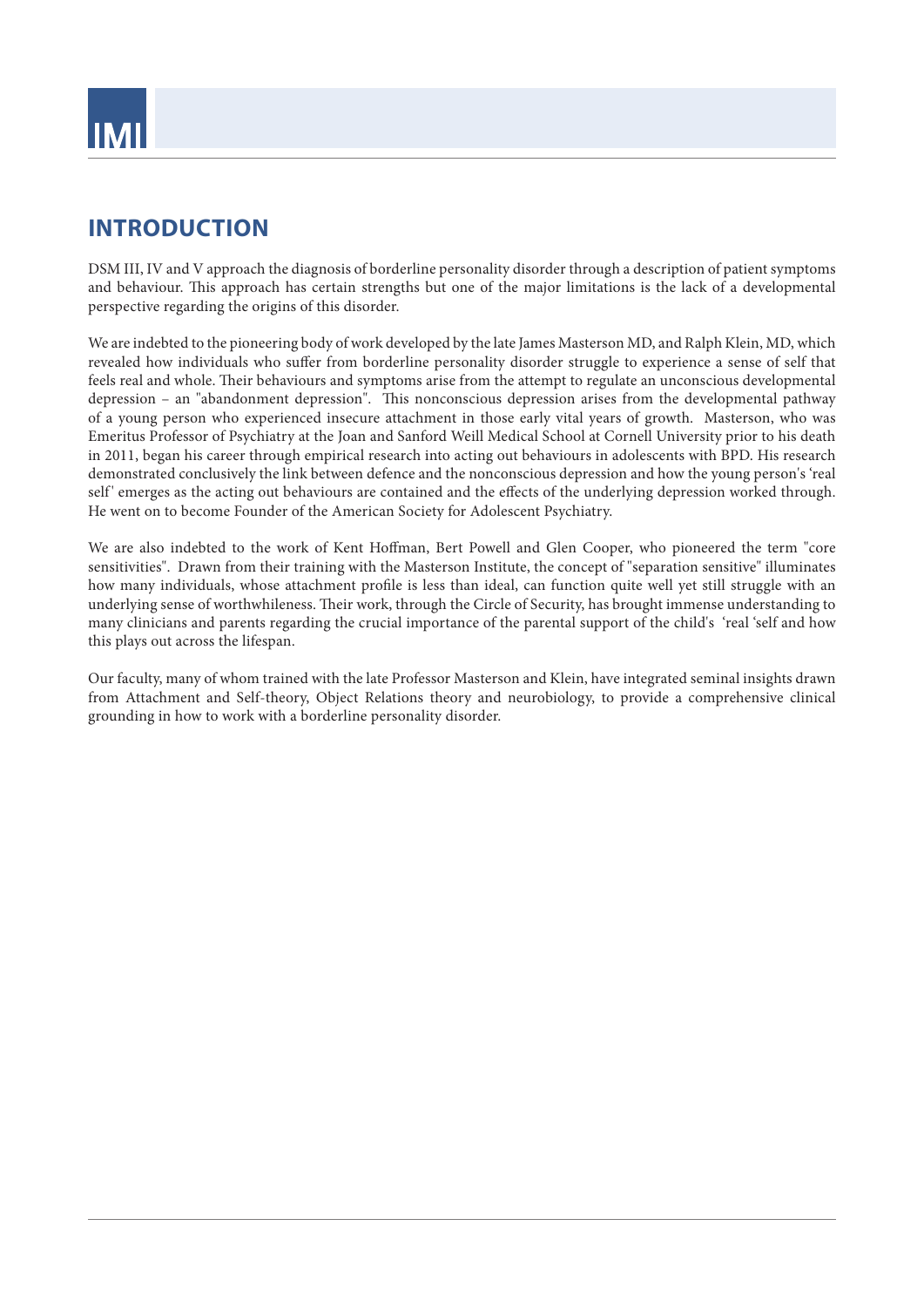

# **GOALS AND STRUCTURE OF TRAINING**

### *GOALS*

To provide trainees with a body of knowledge essential for clinical practice. To provide trainees with the clinical skills needed for the differential diagnosis and treatment of clients with the borderline structure.

### *STRUCTURE*

The program is delivered through two sixteen week semesters, with students meeting twice a week in both semesters.

| <b>SEMESTER ONE</b> |             | Seminar Series   50 minutes per week   16 seminars<br>Case conference   60 minutes per week   16 conferences |  |
|---------------------|-------------|--------------------------------------------------------------------------------------------------------------|--|
| <b>SEMESTER TWO</b> | Supervision | Case conference   60 minutes per week   16 conferences<br>60 minutes per week   16 supervisions              |  |

### *LECTURE/SEMINAR SERIES*

There are four main themes in the seminar series.

#### 1. What is a real self?

How can we recognise and discern the operations of this self in contrast to maladaptive or defensive selves?

#### 2. What is the pathway that enables the development of a sense of real self?

What goes wrong?

#### 3.Why do children internalize/externalize what goes wrong?

How do we recognise and work with internalization/externalization?

#### 4. What is the treatment path that leads to healing BPD?

How do we recognize the defence and acting out? How do we build a therapeutic alliance? How do we help them face the pain of the a-d?

The seminars are drawn from an integration of Self (Developmental and attachment) theory, Object Relations theory and Neurobiology. Although we draw from a wide range of theorists – Fonagy (reflective function, mentalization) Mahler (Separation-individuation), Beebe and Lachmann, Bromberg, Siegel, Stern, Alan Schore, Fairbairn, Hoffman, Powell and Cooper, Cassidy, Roberts, and Kernberg, the central focus of the lecture series is to help students understand the linkages between real self, the formation of intrapsychic structure (schemas, internal working models) internalization processes (splitting) and how procedural memory (Siegel, Stern, Schore) engrains defense against an unconscious developmental depression (Masterson and Klein). We are indebted to the work of Masterson and Klein for their pioneering of a clinical approach which focusses specifically on the operations of the procedural memory.